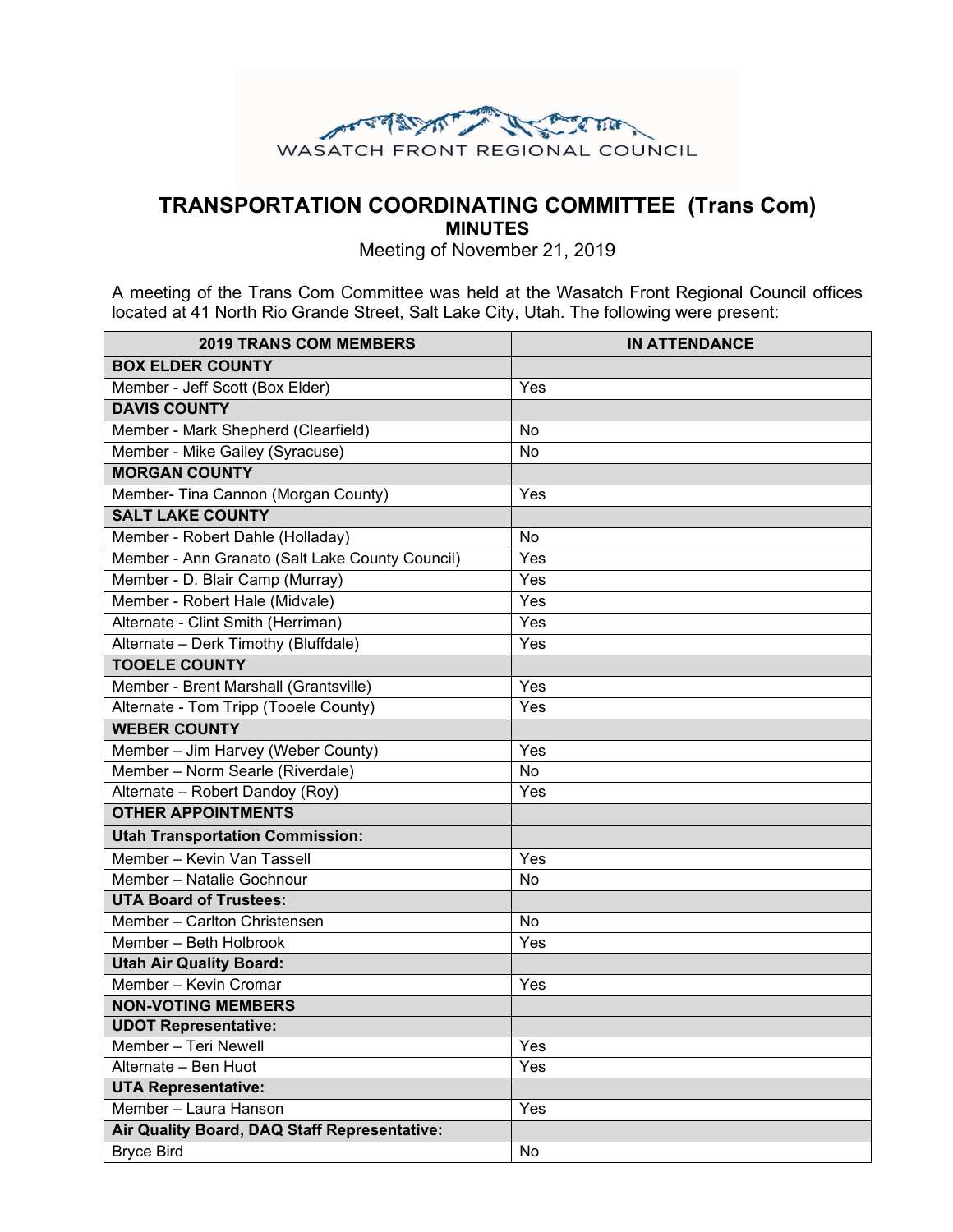| FHWA - Utah Division Representative:           |                                                    |
|------------------------------------------------|----------------------------------------------------|
| Ivan Marrero                                   | No.                                                |
| <b>Mountainland Association of Governments</b> |                                                    |
|                                                |                                                    |
| <b>OTHERS IN ATTENDANCE:</b>                   | <b>Grant Farnsworth, UDOT</b>                      |
| <b>Will Kochor, Salt Lake County</b>           | <b>Blake Thomas, Herriman City</b>                 |
| <b>Nate Peterson, UDOT</b>                     | <b>Helen Peters, Salt Lake County</b>              |
| Ivan Hartle, UDOT                              | <b>Steve Call, FHWA</b>                            |
| <b>Carmen Swanwick, UDOT</b>                   | <b>WFRC Staff: Wayne Bennion, Julie Bjornstad,</b> |
|                                                | Andrew Gruber, Ned Hacker, Jory Johner, Ted        |
|                                                | Knowlton, Mary Pratt, Suzie Swan, Chad             |
|                                                | <b>Worthen, Ben Wuthrich</b>                       |

**1. Introductions and Consent Agenda.** The meeting was brought to order at 2:05 p.m. by Commissioner Jeff Scott, Chair. Commissioner Kevin Van Tassell was welcomed. As former Senator with the Utah Legislature and former Chair of the Senate Transportation Committee, he is one of the two newest members of the State Transportation Commission.

**ACTION:** Minutes of August 14, 2019 **[Recording 00:00:15]**. Commissioner Scott entertained a motion to approve minutes from the last meeting.

*A motion was made by Mayor Derk Timothy and seconded by Councilmember Tina Cannon that the Minutes of the Trans Com meeting be approved as written. Motion carried unanimously.*

## **2. Chair's Report [00:00:38].**

**a. Tax Reform Task Force**. An update was provided by Andrew Gruber, WFRC. There are ongoing efforts with the legislature for a significant reform on the state's tax structure, which might affect transportation revenues. The recommendation is to increase transportation user fees that would result in reducing the state income tax. Generating additional revenues would allow for shifting money currently being transferred into UDOT's Transportation Investment Fund back into the state's general fund that could be used for education and other needs.

**b. Utah's Unified Transportation Plan**. All transportation agencies in the state are developing a unified plan for transportation investments in all modes over the next 30 years. Mr. Gruber announced that the Plan will be completed by the end of 2019. He also pointed out that this is a nationally-recognized, award-winning model. The document will be available on WFRC's website.

**3. Public Comment [00:08:56].** Commissioner Scott invited public comments. There were none.

**4. Transportation Improvement Program (TIP) [00:09:20].** Ben Wuthrich, WFRC, explained that TIP is a six-year program of highway, transit and active transportation projects. The first four years are funded, and the following two years are referred to as concept development. The TIP will implement long-range plans, help meet short-range needs along the Wasatch Front, and maintain the existing transportation system.

**a. INFORMATION: Report on Board Modifications to the 2020-2025 TIP.** Mr. Wuthrich referred to board modifications that were approved by the Regional Council on October 24, 2019. A signed resolution was presented for Trans Com members to review. The modification is attached to the approved resolution (see Exhibit: 2020-2025 TIP Amendment One Resolution).

**b. ACTION: Board Modifications to the 2020-2025 TIP.** Mr. Wuthrich outlined projects in the proposed second amendment to the 2020-2025 TIP. There are requests from UDOT and cities to modify projects (see Exhibit: 2020-2025 TIP Amendment Two Resolution). WFRC recommended that Trans Com make a motion to approve the resolution to modify the 2020-2025 TIP as requested. Chair Scott entertained a motion.

*A motion was made by Mr. Kevin Cromar and seconded by Commissioner Jim Harvey that the resolution to modify the 2020-2025 TIP be approved.* Motion carried unanimously.